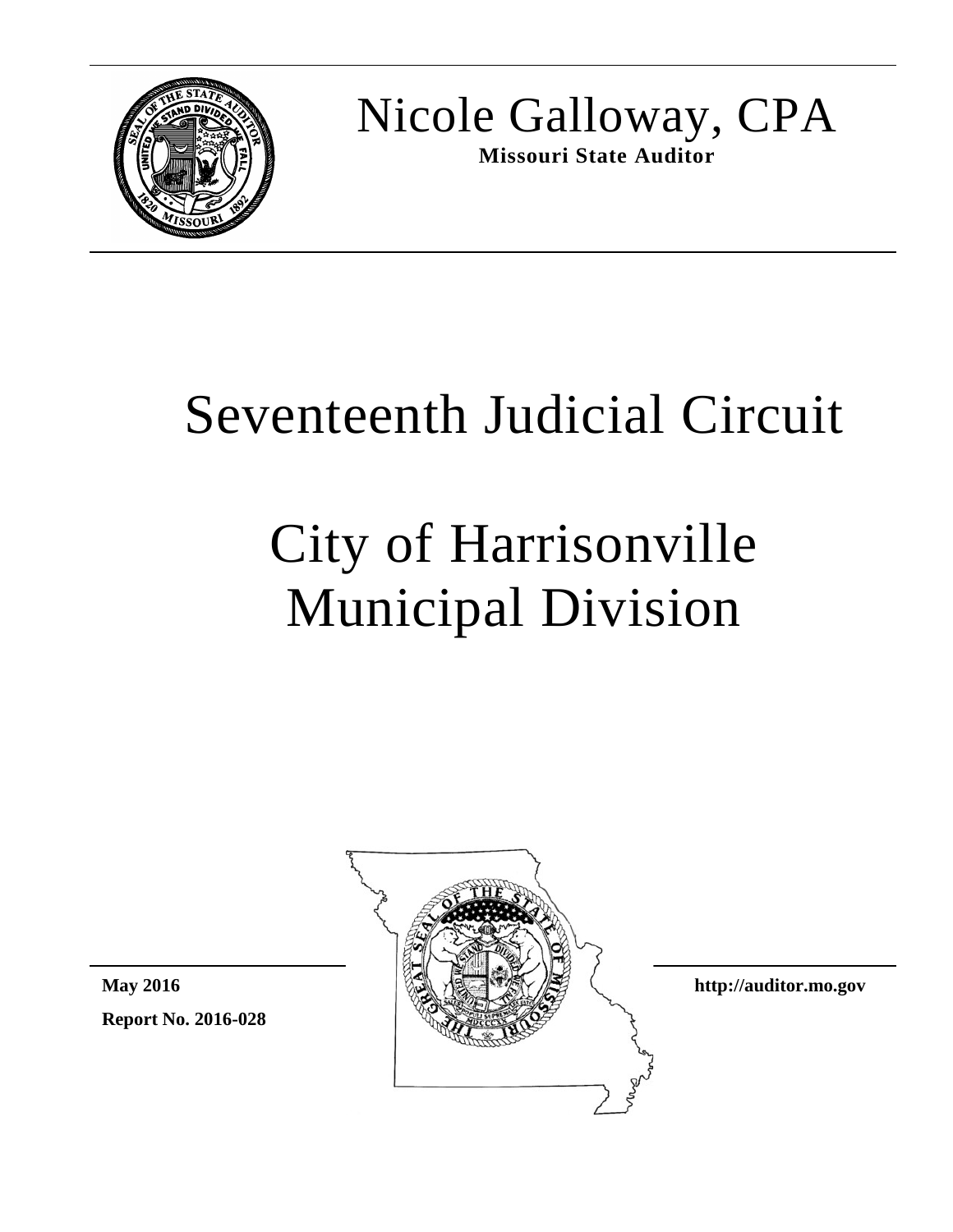

#### **Findings in the audit of Harrisonville Municipal Division**

| <b>Noncash Transactions</b>             | The Municipal Judge approves noncash transactions that court personnel<br>post to the case management system, which include community service; jail<br>time served; and waiver of fines, court costs, and fees through judicial order.<br>However, a subsequent review of the actual transactions posted to the<br>system is not performed to ensure all transactions are valid and accounted<br>for properly.                                                                                                                                                                                                                                                                                                                                                                                                                                                 |
|-----------------------------------------|----------------------------------------------------------------------------------------------------------------------------------------------------------------------------------------------------------------------------------------------------------------------------------------------------------------------------------------------------------------------------------------------------------------------------------------------------------------------------------------------------------------------------------------------------------------------------------------------------------------------------------------------------------------------------------------------------------------------------------------------------------------------------------------------------------------------------------------------------------------|
| <b>Prosecuting Attorney</b><br>Approval | The Prosecuting Attorney does not sign tickets processed by the municipal<br>division, and his approval of dismissed traffic tickets is not always clearly<br>documented. The Prosecuting Attorney allows court personnel to maintain<br>and use his signature stamp on traffic tickets. Of 60 tickets reviewed by<br>auditors, 58 tickets contained the Prosecuting Attorney's facsimile signature<br>and 2 tickets had no signature or approval notation. Court personnel are also<br>allowed to dismiss traffic violations issued for no proof of insurance if the<br>defendant later provides proof of insurance; however, it is not possible to<br>determine if the charges were dismissed by the Prosecuting Attorney or<br>court personnel. There is also no indication that the Prosecuting Attorney<br>reviewed charges dismissed by court personnel. |

In the areas audited, the overall performance of this entity was **Good**.\*

**\***The rating(s) cover only audited areas and do not reflect an opinion on the overall operation of the entity. Within that context, the rating scale indicates the following:

- **Excellent:** The audit results indicate this entity is very well managed. The report contains no findings. In addition, if applicable, prior recommendations have been implemented.
- **Good:** The audit results indicate this entity is well managed. The report contains few findings, and the entity has indicated most or all recommendations have already been, or will be, implemented. In addition, if applicable, many of the prior recommendations have been implemented.
- Fair: The audit results indicate this entity needs to improve operations in several areas. The report contains several findings, or one or more findings that require management's immediate attention, and/or the entity has indicated several recommendations will not be implemented. In addition, if applicable, several prior recommendations have not been implemented.
- **Poor:** The audit results indicate this entity needs to significantly improve operations. The report contains numerous findings that require management's immediate attention, and/or the entity has indicated most recommendations will not be implemented. In addition, if applicable, most prior recommendations have not been implemented.

#### **All reports are available on our Web site: auditor.mo.gov**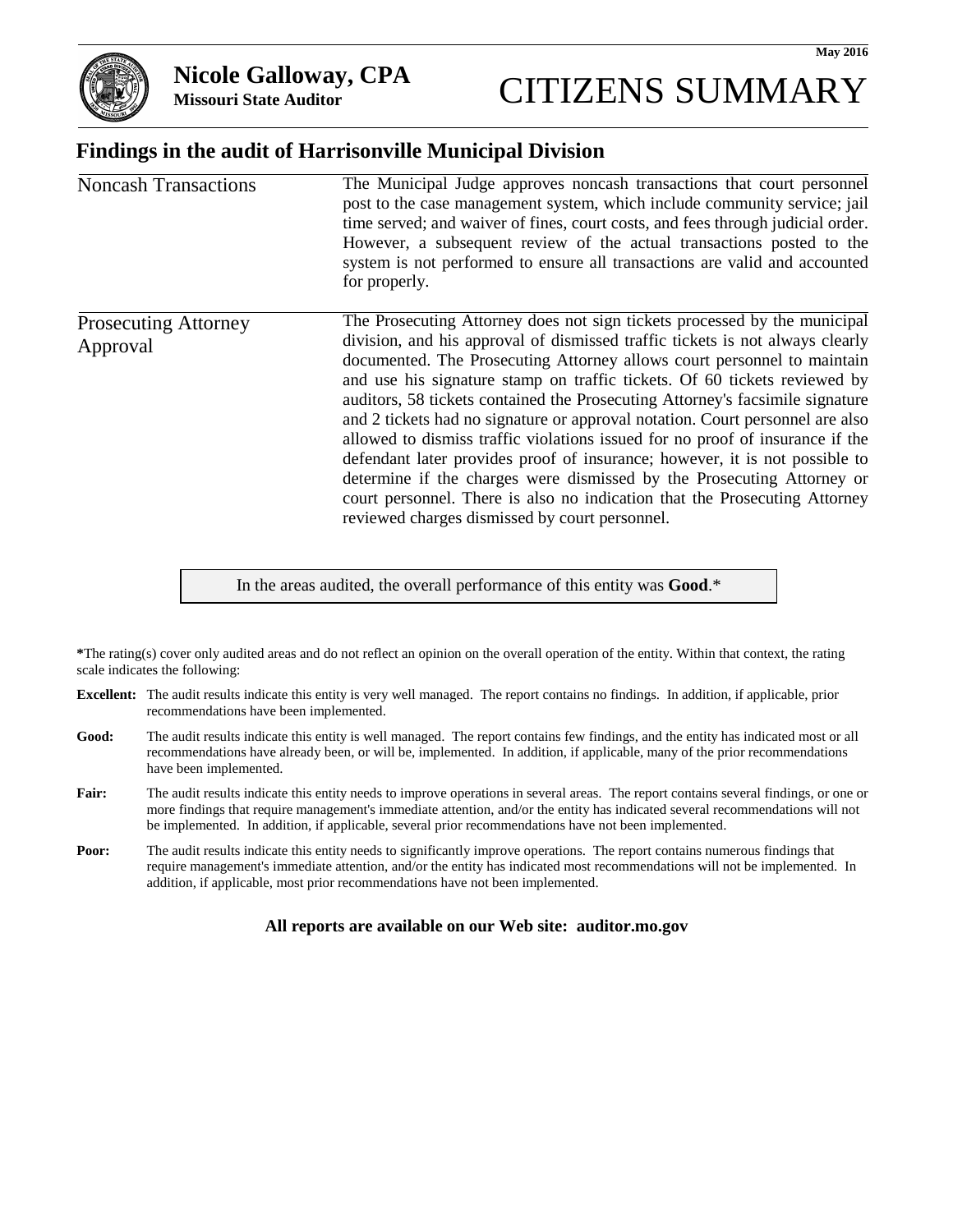## Seventeenth Judicial Circuit City of Harrisonville Municipal Division Table of Contents

### State Auditor's Report

| <b>Management Advisory</b> |  |
|----------------------------|--|
| Report - State Auditor's   |  |
|                            |  |
| Findings                   |  |
|                            |  |

Organization and Statistical Information

 $\overline{2}$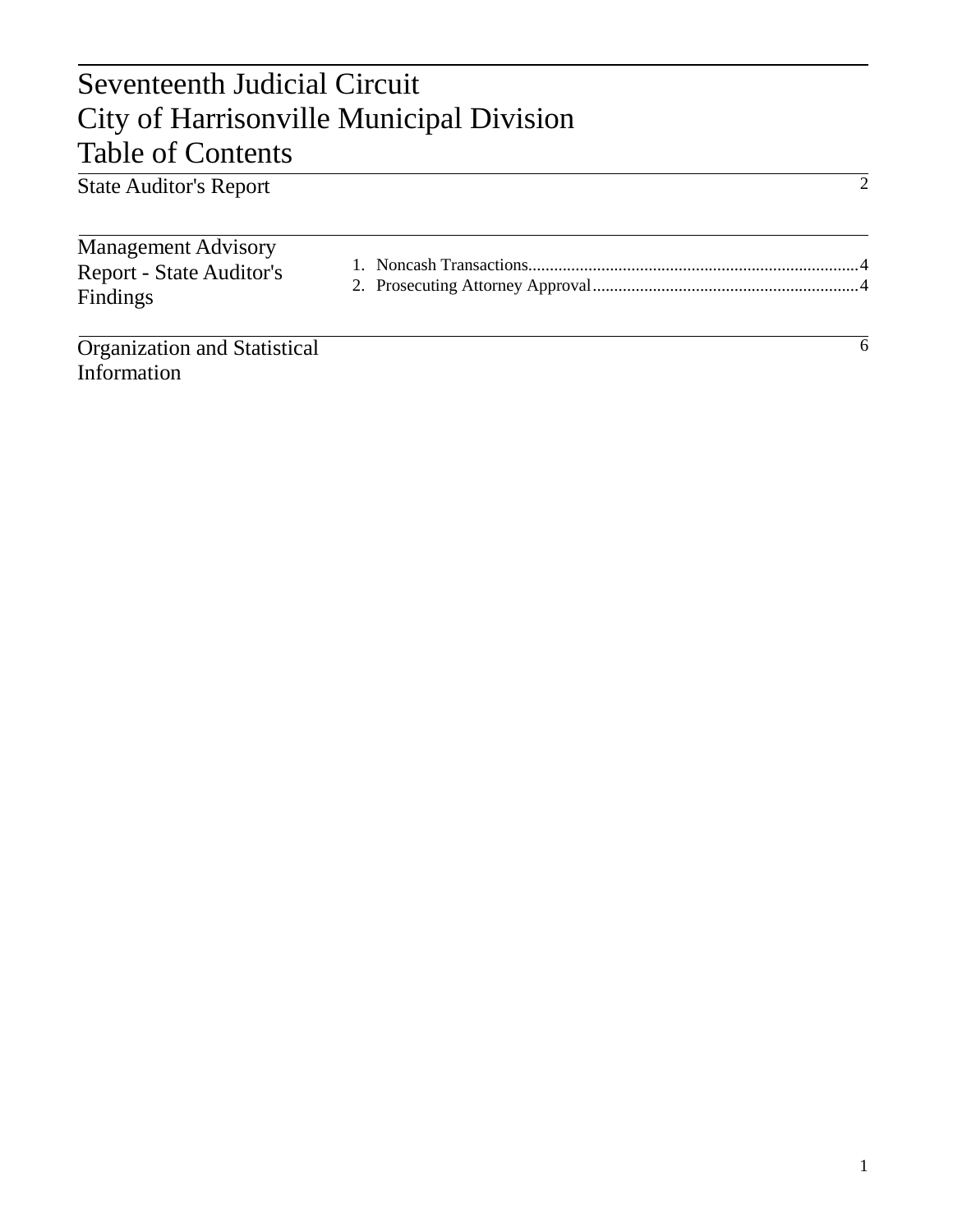

### **NICOLE GALLOWAY, CPA Missouri State Auditor**

Presiding Judge Seventeenth Judicial Circuit and Municipal Judge and Honorable Mayor and Members of the Board of Aldermen Harrisonville, Missouri

We have audited certain operations of the City of Harrisonville Municipal Division of the Seventeenth Judicial Circuit in fulfillment of our duties under Chapter 29, RSMo. The scope of our audit included, but was not necessarily limited to, the year ended December 31, 2015. The objectives of our audit were to:

- 1. Evaluate the municipal division's internal controls over significant financial functions.
- 2. Evaluate the municipal division's and city's compliance with certain legal provisions.
- 3. Evaluate the municipal division's compliance with certain court rules.
- 4. Evaluate the city's compliance with state laws restricting the amount of certain court revenues that may be retained.

Our methodology included reviewing written policies and procedures, financial records, and other pertinent documents; interviewing various personnel of the municipal division, as well as certain external parties; and testing selected transactions. We obtained an understanding of internal controls that are significant within the context of the audit objectives and assessed whether such controls have been properly designed and placed in operation. We tested certain of those controls to obtain evidence regarding the effectiveness of their design and operation. We also obtained an understanding of legal provisions that are significant within the context of the audit objectives, and we assessed the risk that illegal acts, including fraud, and violations of other legal provisions could occur. Based on that risk assessment, we designed and performed procedures to provide reasonable assurance of detecting instances of noncompliance significant to those provisions.

We conducted our audit in accordance with the standards applicable to performance audits contained in *Government Auditing Standards*, issued by the Comptroller General of the United States. Those standards require that we plan and perform our audit to obtain sufficient, appropriate evidence to provide a reasonable basis for our findings and conclusions based on our audit objectives. We believe that the evidence obtained provides such a basis.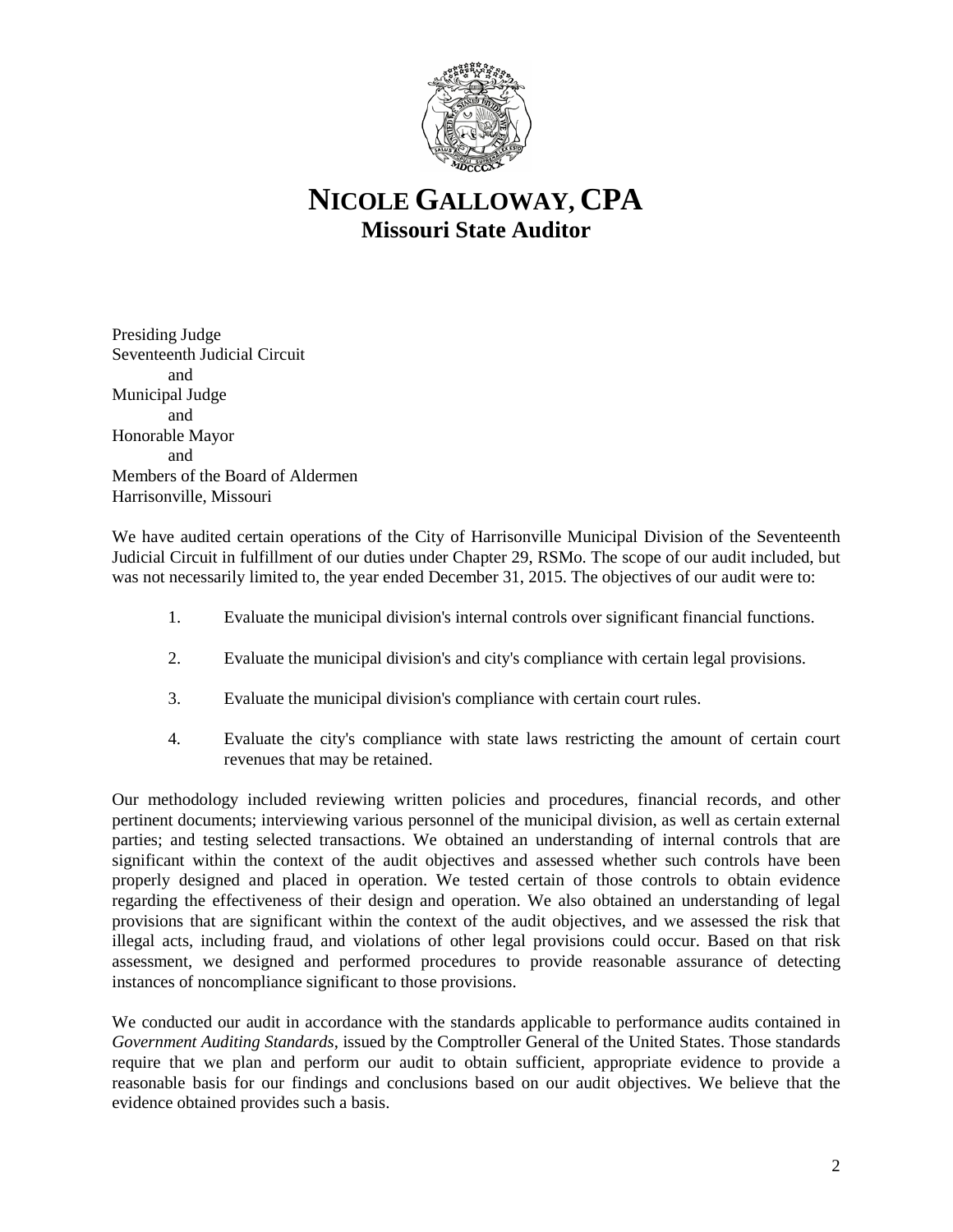The accompanying Organization and Statistical Information is presented for informational purposes. This information was obtained from the municipal division's management and was not subjected to the procedures applied in our audit of the division.

For the areas audited, we identified (1) deficiencies in internal controls, (2) no significant noncompliance with legal provisions, (3) noncompliance with a court rule, and (4) no significant noncompliance with state laws restricting the amount of certain court revenues that may be retained. The accompanying Management Advisory Report presents our findings arising from our audit of the City of Harrisonville Municipal Division of the Seventeenth Judicial Circuit.

A petition audit of the City of Harrisonville, fulfilling our obligations under Section 29.230, RSMo, is still in process, and any additional findings and recommendations will be included in the subsequent<br>report.<br> $\sqrt{\frac{1}{2} \cdot \frac{1}{2} \cdot \frac{1}{2} \cdot \frac{1}{2} \cdot \frac{1}{2} \cdot \frac{1}{2} \cdot \frac{1}{2} \cdot \frac{1}{2} \cdot \frac{1}{2} \cdot \frac{1}{2} \cdot \frac{1}{2} \cdot \frac{1}{2} \cdot \frac$ report.

Nicole R. Galloway, CPA State Auditor

The following auditors participated in the preparation of this report:

| Deputy State Auditor: | Keriann Wright, MBA, CPA |
|-----------------------|--------------------------|
| Director of Audits:   | Regina Pruitt, CPA       |
| <b>Audit Manager:</b> | Todd M. Schuler, CPA     |
| In-Charge Auditor:    | Keisha Williams          |
| <b>Audit Staff:</b>   | Susan D. Mason, CPA      |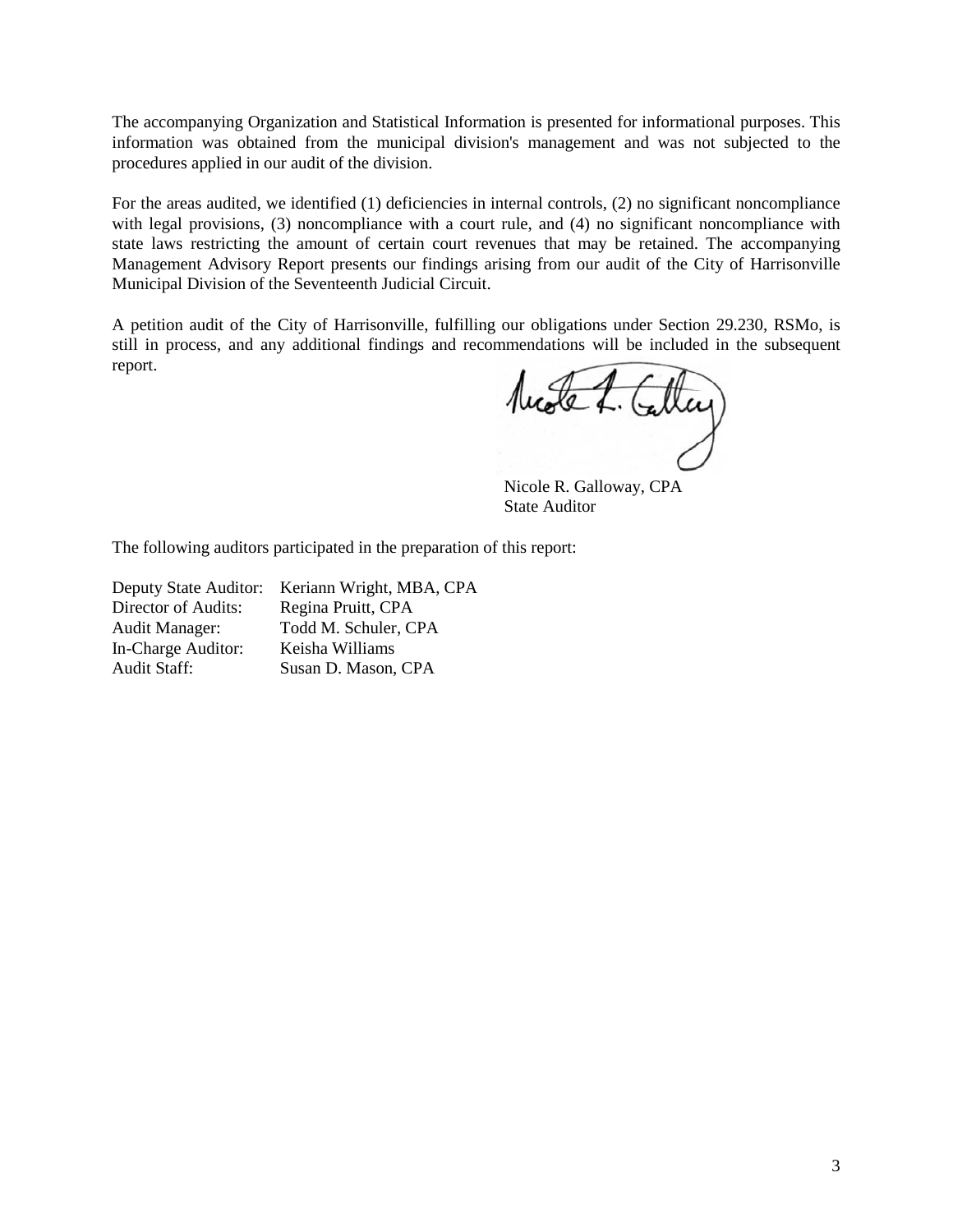#### Shown<br>Judicial Circuit City of Harrisonville Municipal Division City of Harrisonville Municipal Division Management Advisory Report - State Auditor's Findings Management Advisory Report - State Auditor's Findings Seventeenth Judicial Circuit

| 1. Noncash<br><b>Transactions</b>          | The municipal division has not established procedures to ensure a<br>subsequent review of all noncash transactions posted to the case<br>management system is performed by an independent person.<br>The Judge approves noncash transactions that court personnel post to the<br>case management system. However, a subsequent independent review of<br>actual transactions posted to the system is not performed. The Court<br>Administrator and Assistant Court Administrator, who record noncash<br>transactions in the case management system, also collect fines and court<br>costs and post them to the system. Noncash transactions include community<br>service; jail time served; and waiver of fines, court costs, and fees through a<br>judicial order. Court personnel posted 227 noncash transactions totaling<br>\$18,790 to the system during the year ended December 31, 2015.             |  |  |  |  |
|--------------------------------------------|------------------------------------------------------------------------------------------------------------------------------------------------------------------------------------------------------------------------------------------------------------------------------------------------------------------------------------------------------------------------------------------------------------------------------------------------------------------------------------------------------------------------------------------------------------------------------------------------------------------------------------------------------------------------------------------------------------------------------------------------------------------------------------------------------------------------------------------------------------------------------------------------------------|--|--|--|--|
|                                            |                                                                                                                                                                                                                                                                                                                                                                                                                                                                                                                                                                                                                                                                                                                                                                                                                                                                                                            |  |  |  |  |
|                                            | To ensure all noncash transactions are valid and accounted for properly, a<br>subsequent review of all adjustments to the case management system by an<br>independent person should be performed and documented.                                                                                                                                                                                                                                                                                                                                                                                                                                                                                                                                                                                                                                                                                           |  |  |  |  |
| Recommendation                             | The City of Harrisonville Municipal Division ensure a subsequent review of<br>all noncash transactions is performed by an independent person.                                                                                                                                                                                                                                                                                                                                                                                                                                                                                                                                                                                                                                                                                                                                                              |  |  |  |  |
| <b>Auditee's Response</b>                  | We have already implemented a new process for review and approval<br>consistent with the recommendation.                                                                                                                                                                                                                                                                                                                                                                                                                                                                                                                                                                                                                                                                                                                                                                                                   |  |  |  |  |
| 2. Prosecuting<br><b>Attorney Approval</b> | The Prosecuting Attorney does not sign tickets processed by the municipal<br>division and the Prosecuting Attorney's approval of dismissed traffic tickets<br>is not always clearly documented.                                                                                                                                                                                                                                                                                                                                                                                                                                                                                                                                                                                                                                                                                                            |  |  |  |  |
|                                            |                                                                                                                                                                                                                                                                                                                                                                                                                                                                                                                                                                                                                                                                                                                                                                                                                                                                                                            |  |  |  |  |
|                                            | The Prosecuting Attorney allows court personnel to maintain and use his<br>signature stamp on traffic tickets. Our review of 60 tickets noted the<br>Prosecuting Attorney's clear authorization to file charges was not present.<br>Of the 60 tickets, 58 tickets contained the Prosecuting Attorney's facsimile<br>signature and the other 2 tickets had no signature or other approval notation.<br>Six of the 60 tickets were later dismissed by court personnel. Court<br>personnel are allowed to dismiss traffic violations issued for no proof of<br>insurance if the defendant later provides proof of insurance. It is not always<br>possible to determine which charges were dismissed by the Prosecuting<br>Attorney or dismissed by court personnel, and there is no indication charges<br>dismissed by court personnel are reviewed by the Prosecuting Attorney to<br>ensure their propriety. |  |  |  |  |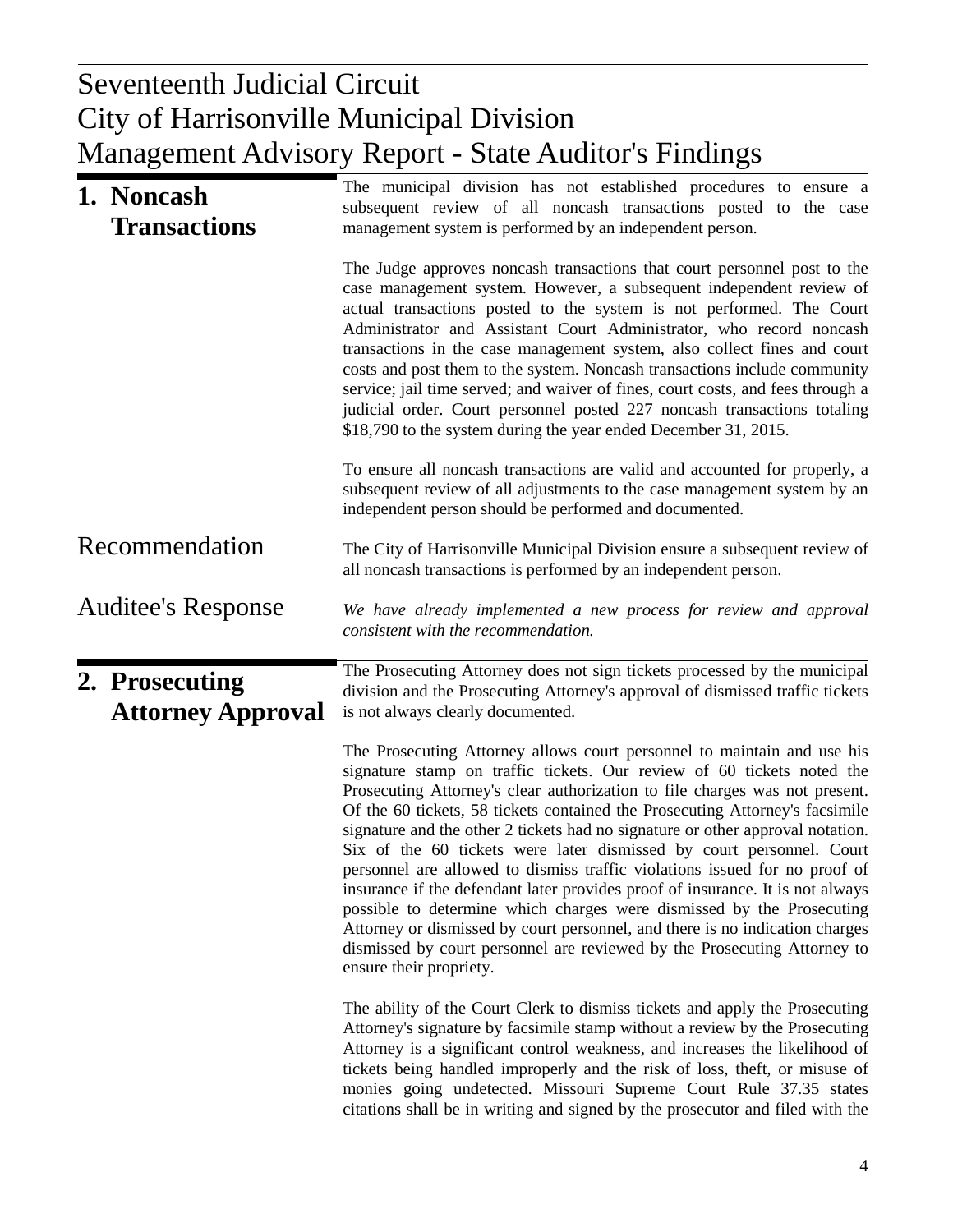|                           | Seventeenth Judicial Circuit<br>City of Harrisonville Municipal Division<br>Management Advisory Report - State Auditor's Findings                                                                                                                                                                                                                                                                                             |  |
|---------------------------|-------------------------------------------------------------------------------------------------------------------------------------------------------------------------------------------------------------------------------------------------------------------------------------------------------------------------------------------------------------------------------------------------------------------------------|--|
|                           | municipal division. The Prosecuting Attorney's review, documented with his<br>signature, is needed to provide assurance proper cases and charges are filed<br>with the municipal division. Additionally, to ensure the proper disposition<br>of all cases has been entered in the municipal division records, the<br>Prosecuting Attorney should sign or initial all dismissed tickets indicating<br>his review and approval. |  |
| Recommendation            | The City of Harrisonville Municipal Division ensure the Prosecuting<br>Attorney signs all tickets and reviews and approves all dismissed tickets.<br>Additionally, the Prosecuting Attorney should discontinue allowing the use<br>of his facsimile signature, unless accompanied by his initials to indicate his<br>review and approval.                                                                                     |  |
| <b>Auditee's Response</b> | The Municipal Judge indicated he has spoken with the Prosecuting<br>Attorney, and a new process will be implemented where the Prosecuting<br>Attorney will initial the use of his signature stamp, and the court has<br>already implemented a review process for all dismissed tickets.                                                                                                                                       |  |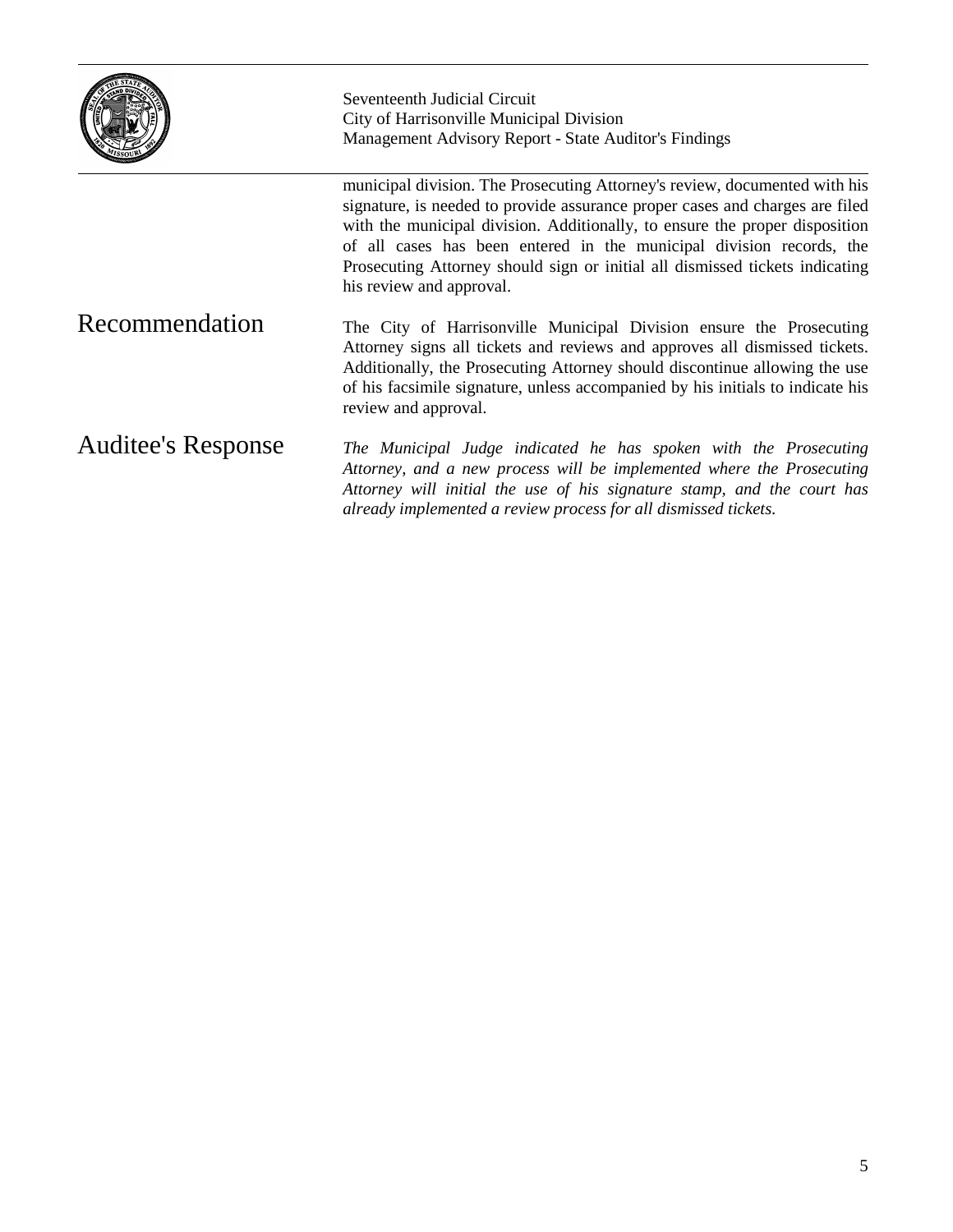#### Shown<br>Judicial Circuit City of Harrisonville Municipal Division City of Harrisonville Municipal Division Organization and Statistical Information Organization and Statistical Information Seventeenth Judicial Circuit

|                                              | The City of Harrisonville Municipal Division is in the Seventeenth Judicial<br>Circuit, which consists of Cass and Johnson Counties. The Honorable<br>William B. Collins serves as Presiding Judge.                                                                                                                                                                                                                                                                                                                                                                                                                                                                                                           |                                 |  |  |  |
|----------------------------------------------|---------------------------------------------------------------------------------------------------------------------------------------------------------------------------------------------------------------------------------------------------------------------------------------------------------------------------------------------------------------------------------------------------------------------------------------------------------------------------------------------------------------------------------------------------------------------------------------------------------------------------------------------------------------------------------------------------------------|---------------------------------|--|--|--|
|                                              | The municipal division is governed by Chapter 479, RSMo, and by Supreme<br>Court Rule No. 37. Supreme Court Rule No. 37.49 provides that each<br>municipal division may establish a violation bureau in which fines and court<br>costs are collected at times other than during court and transmitted to the<br>city treasury. The municipal division does not utilize the Office of State<br>Court Administrator's statewide automated case management system known<br>as JIS. Instead, the municipal division utilizes Incode, an automated case<br>management system provided by Tyler Technologies, which has been<br>approved for use in municipal divisions by the State Judicial Records<br>Committee. |                                 |  |  |  |
| Personnel                                    | At December 31, 2015, the municipal division employees were as follows:                                                                                                                                                                                                                                                                                                                                                                                                                                                                                                                                                                                                                                       |                                 |  |  |  |
|                                              | Title                                                                                                                                                                                                                                                                                                                                                                                                                                                                                                                                                                                                                                                                                                         | Name                            |  |  |  |
|                                              | Municipal Judge                                                                                                                                                                                                                                                                                                                                                                                                                                                                                                                                                                                                                                                                                               | Kevin Anderson                  |  |  |  |
|                                              | <b>Court Administrator</b>                                                                                                                                                                                                                                                                                                                                                                                                                                                                                                                                                                                                                                                                                    | <b>Raschelle Perry</b>          |  |  |  |
|                                              | <b>Assistant Court Administrator</b>                                                                                                                                                                                                                                                                                                                                                                                                                                                                                                                                                                                                                                                                          | Dawn Prewitt                    |  |  |  |
| <b>Financial and Caseload</b><br>Information |                                                                                                                                                                                                                                                                                                                                                                                                                                                                                                                                                                                                                                                                                                               | Year Ended<br>December 31, 2015 |  |  |  |
|                                              | Receipts                                                                                                                                                                                                                                                                                                                                                                                                                                                                                                                                                                                                                                                                                                      | \$227,400                       |  |  |  |
|                                              | Number of cases filed                                                                                                                                                                                                                                                                                                                                                                                                                                                                                                                                                                                                                                                                                         | 2,065                           |  |  |  |
|                                              | Type                                                                                                                                                                                                                                                                                                                                                                                                                                                                                                                                                                                                                                                                                                          | Amount                          |  |  |  |
| Court Costs, Surcharges, and                 | Court Costs (Clerk Fee)                                                                                                                                                                                                                                                                                                                                                                                                                                                                                                                                                                                                                                                                                       | \$12.00                         |  |  |  |
| Fees                                         | <b>Shelters for Victims of Domestic Violence</b>                                                                                                                                                                                                                                                                                                                                                                                                                                                                                                                                                                                                                                                              | 2.00                            |  |  |  |
|                                              | Crime Victims' Compensation                                                                                                                                                                                                                                                                                                                                                                                                                                                                                                                                                                                                                                                                                   | 7.50                            |  |  |  |
|                                              | Law Enforcement Training                                                                                                                                                                                                                                                                                                                                                                                                                                                                                                                                                                                                                                                                                      | 2.00                            |  |  |  |

 $1$  In September 2015, the Municipal Division stopped issuing FTA fees and began waiving previously assessed FTA fees.

Peace Officer Standards and Training 1.00 Inmate Prisoner Detainee Security 2.00 Sheriff's Retirement Fund 3.00 Failure to Appear (FTA)  $\text{Fe}^{1}$  75.00